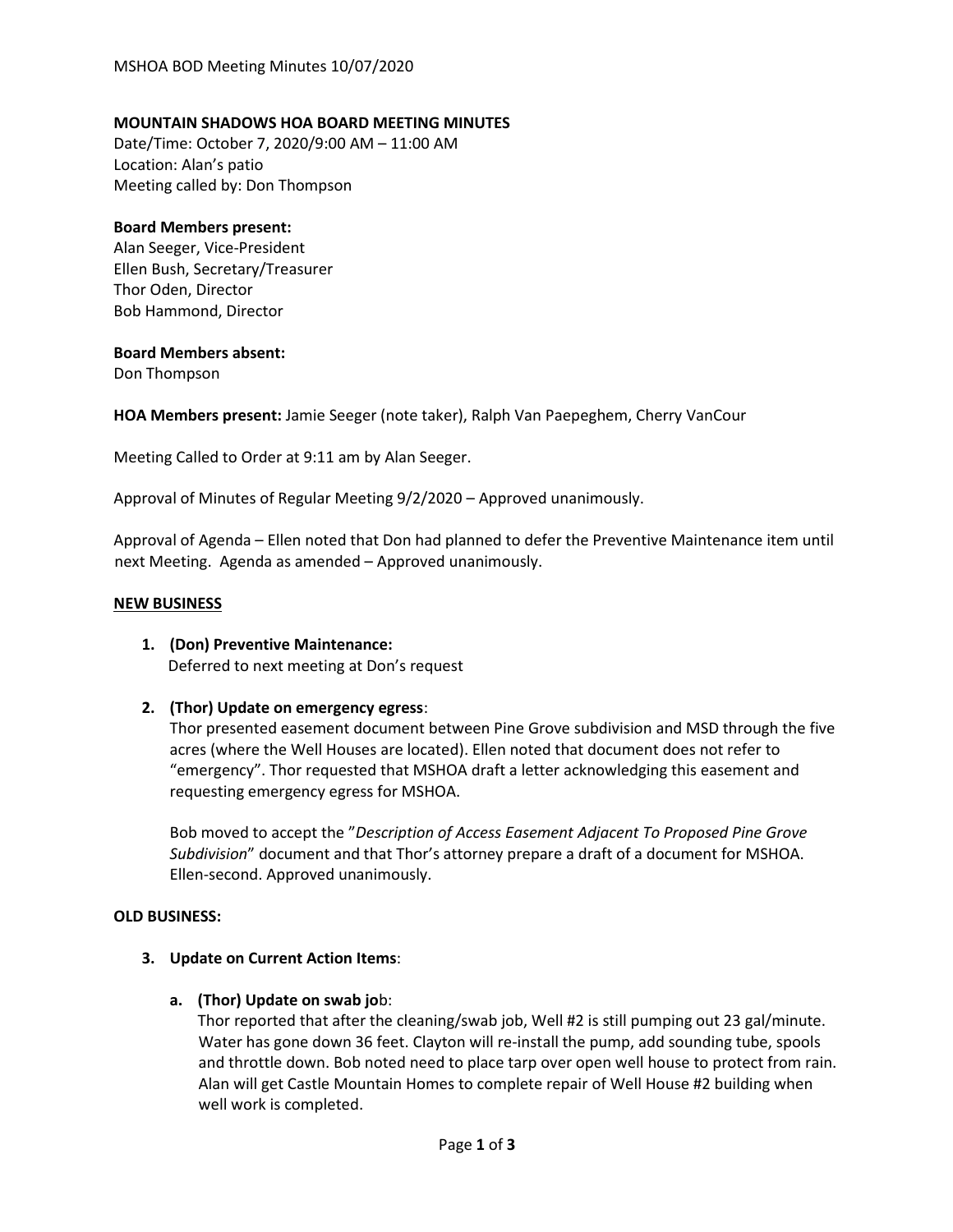Thor left the meeting.

# **4. (Ellen) Financial Report – including Proposal for Financial Health Analysis:**

The Budget Overview report shows a deficit budget; road repair budget was decreased at 8/5/20 meeting due to partial payment made 6/29/20; road maintenance is already at 100% with \$10,000 balance (vote at 9/2/20 BOD Meeting to pay 2/1/21). The Balance sheet indicates CD-0021 cashed out and there needs to be a policy to replace the funds.

The Amount vs Actual by Job report lists mail box and well house repair jobs, yet these items were not budgeted as they were not anticipated.

The Job Status report lists two vaults that need checking for leaks and should be checked before winter. Ralph V noted these vaults may contain that ground water and doesn't necessarily mean there's a leak. Ralph V will check and report back.

Ellen noted the importance of reviewing the Financial Reports within Board Meetings, even though the Board receives these reports before the meeting. A summary of the review needs to be included within the Minutes.

# **5. Proposal for Financial Health Analysis:**

Ellen summarized the discussion from the last meeting resulting from the cash flow deficit encountered that led to the cashing out of CD-0021. The Board had agreed that a financial health analysis is needed in order to determine required funds going forward.

Proposal includes Committee of homeowners working with identified CPA to make recommendations to the Board. Bob objected to use of CPA and believes a committee can make recommendations. Discussion around information needed for analysis: criteria for "healthy" HOA, water system reserve recommendation (20% of value?), etc. Ellen explained her expectations for limited role of CPA in analyzing numbers. Bob noted importance of Committee in identifying what issues drive the numbers. Agreed to start work with Committee and seek outside help as needed.

Ellen shared names of possible members she has approached and are interested: Toni MacGregor, Billie DaVolt, Chris Clark, Bill Klevenberg. Don to ask Keith Fletcher. Bob noted importance of technology savvy member(s). Cherry will serve as resource for reports. Harry will continue to serve as resource with framing the SOW. Bob will serve as resource and prepare list of information needed. Alan will assist with research.

Bob moved to create a committee containing homeowners to review the financial health of the Association and to make recommendation(s) on how to move forward. Ellen-second. Approved unanimously.

# **6. (Alan) Architectural Committee Report:**

Lot 71-Coldani has asked about putting in access road soon. Does not have complete site plan. Bob noted approval and site plan not needed for access road only.